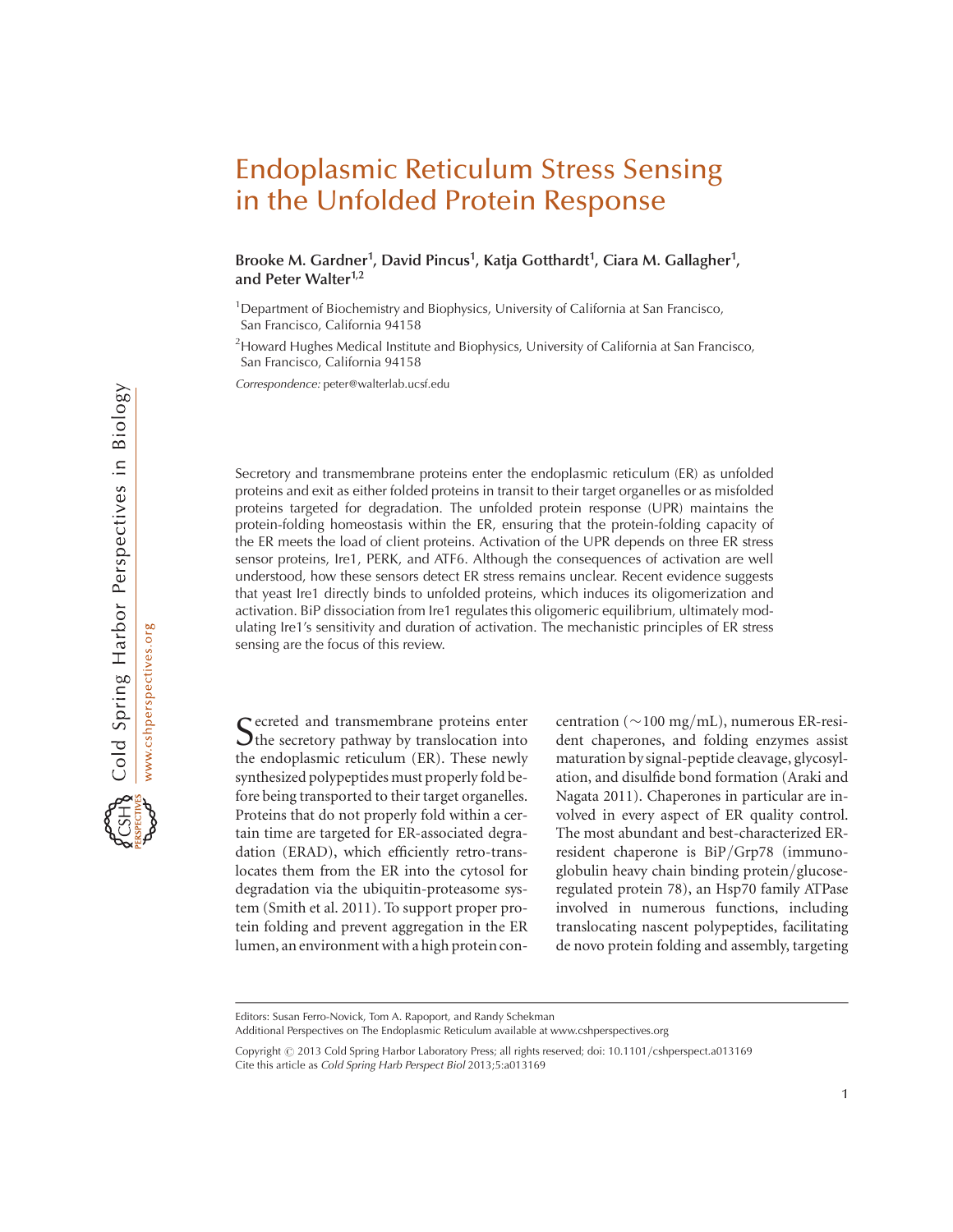misfolded proteins to ERAD machinery, and maintaining calcium homeostasis (Hendershot 2004; Otero et al. 2010). To sustain protein-folding homeostasis in the ER, the cell must balance the ER protein folding load with sufficient ER protein folding machinery, particularly chaperones such as BiP.

Multiple physiological and pathological conditions can interfere with ER quality control and lead to an accumulation of misfolded proteins in the ER. Such an increase of unfolded proteins is termed "ER stress" and can have deleterious consequences for the cell. To cope with ER stress and maintain protein homeostasis, eukaryotic cells have evolved the unfolded protein response (UPR). The UPR coordinates the increase in ER-folding capacity through a broad transcriptional up-regulation of ER folding, lipid biosynthesis, and ERAD machinery (Travers et al. 2000) with a decrease in folding load through selective mRNA degradation and translational repression (Harding et al. 1999; Hollien and Weissman 2006; Hollien et al. 2009). The UPR is therefore cytoprotective, allowing cells to adapt to developmental and environmental conditions that impinge on ER protein folding. During severe and prolonged ER stress, however, the UPR can become cytotoxic rather than cytoprotective, inducing apoptosis (Lin et al. 2007). ER stress-induced apoptosis is an important pathogenic factor in a number of widespread diseases, including diabetes, neurodegenerative diseases, atherosclerosis, and renal disease (Tabas and Ron 2011). Because of the UPR's central role in determining cell fate, there have been multiple studies to identify small molecules modulators to exploit the UPR for therapeutic benefit (Fribley et al. 2011; Papandreou et al. 2011; Volkmann et al. 2011; Cross et al. 2012; Mimura et al. 2012).

#### THREE ER STRESS SENSORS INITIATE THE UPR

In metazoans, three parallel pathways employing unique signal transduction mechanisms collectively comprise the UPR. In each branch, an ER-resident integral membrane protein, Ire1 (inositol requiring enzyme 1), PERK ( protein kinase RNA (PKR)-like ER kinase), or ATF6 (activating transcription factor 6) senses abnormal conditions in the ER lumen and transmits the information across the membrane into the cytosol where a series of transcription factors carry information to the nucleus (Fig. 1) (Walter and Ron 2011). The three branches collaborate to up-regulate protein folding machinery and decrease the burden of unfolded proteins. In this review, we highlight recent mechanistic insights into how ER stress is detected in yeast and subsequently discuss the implications for ER stress sensing in metazoan cells.

#### Ire1

Ire1 is the only ER stress sensor present in all eukaryotes and therefore reflects the most ancient and most conserved branch of the UPR (Mori 2009). As a type I transmembrane protein, Ire1 contains an amino-terminal ER lumenal domain and carboxy-terminal cytoplasmic kinase and RNase domains. In the presence of ER stress, Ire1 forms higher-order oligomeric assemblies triggered by self-association of the ER lumenal domain (Ire1-LD). ER stress-dependent Ire1 oligomerization can be visualized microscopically as foci in vivo (Kimata et al. 2007; Aragon et al. 2009; Li et al. 2010; Pincus et al. 2010) and is required for downstream activation of its cytosolic kinase and RNase.

Although oligomerization driven trans-autophosphorylation is a common stereotype of cell signaling, Ire1 does not signal downstream via phosphorylation. Rather, a conformational change that occurs upon nucleotide binding acts as a molecular switch to activate Ire1's RNase domain (Papa et al. 2003; Aragon et al. 2009; Korennykh et al. 2009). Once activated, Ire1's RNase specifically cleaves its mRNA substrate, HAC1 mRNA (homolog of ATF/CREB1) in yeast or XBP1 mRNA (X-box binding protein 1) (Cox and Walter 1996; Yoshida et al. 2001) in metazoan cells to initiate an unconventional splicing reaction. After Ire1 removes the intron, the severed exons are ligated by tRNA ligase in yeast and an unknown ligase in metazoan cells, and the mature mRNA is translated to produce a potent bZIP transcription factor that up-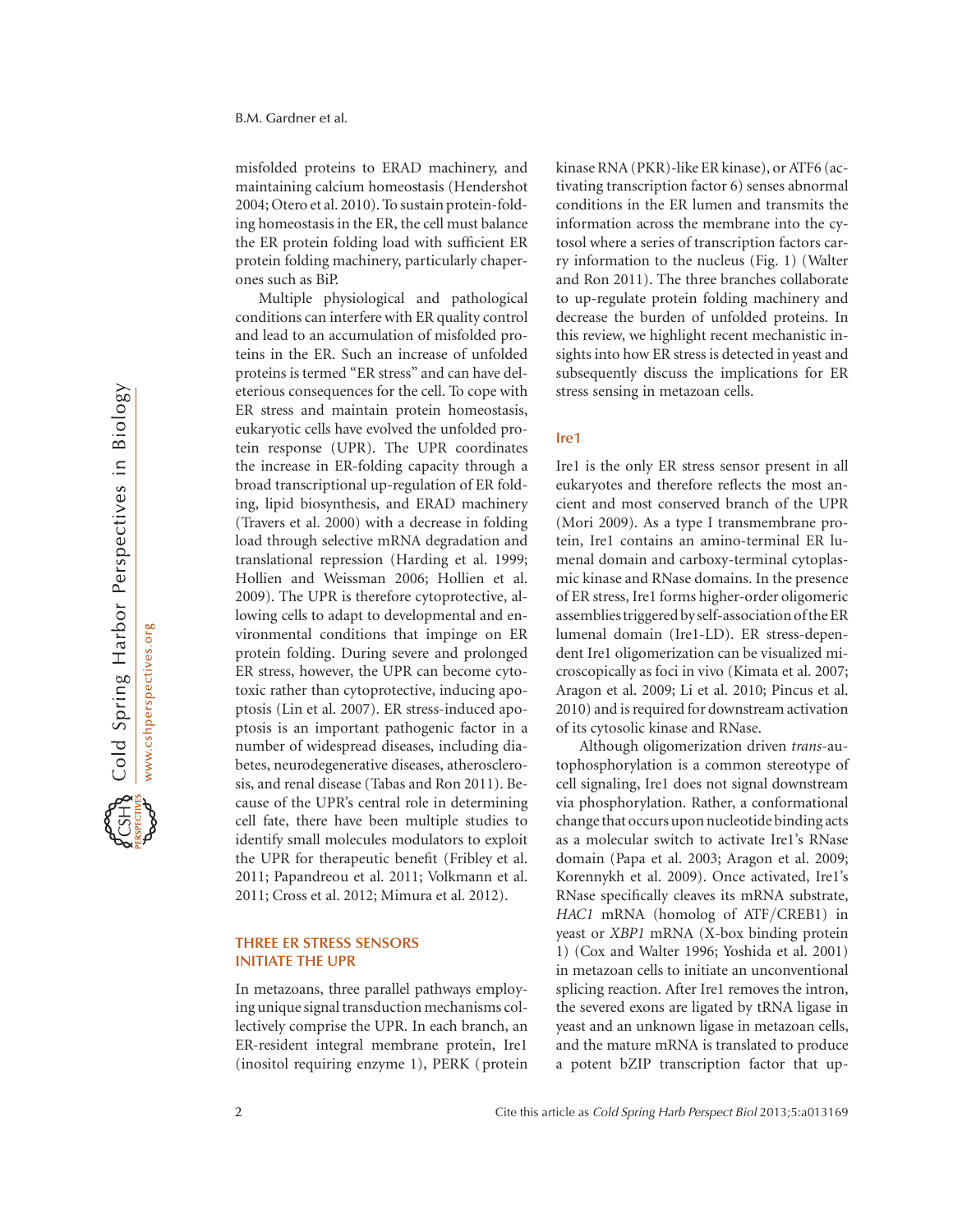

Cold Spring Harbor Perspectives in Biology www.cshperspectives.org

Figure 1. In metazoans, three parallel signaling pathways comprise the UPR. ER-resident transmembrane sensor proteins, Ire1, PERK, and ATF6, activate signaling in each UPR branch. Upon activation, each sensor elicits unique downstream responses. Ire1's cytosolic RNase domain cleaves an intron out of an mRNA, leading to the production of a potent transcriptional activator that induces genes to increase the folding capacity of the ER (XBP1 in metazoans, Hac1 in budding yeast). The active RNase also cleaves ER-localized messages, leading to their degradation, to reduce the load of unfolded proteins entering the ER. Active ATF6 translocates from the ER to the Golgi where it is proteolytically processed to release its amino-terminal transcriptional activator domain that induces genes to increase the folding capacity in the ER. PERK's cytosolic kinase domain phosphorylates the translation initiation factor eIF2a, thereby inhibiting global translation and reducing the load of newly synthesized proteins entering the ER. Although generally inhibiting translation,  $eIF2\alpha$  phosphorylation allows messages with inhibitory leader sequences to be preferentially translated. One of these messages encodes ATF4, a transcriptional activator that induces a cascade that ultimately produces proapoptotic factors.

regulates genes encoding ER quality control components (Sidrauski et al. 1996; Travers et al. 2000; Yoshida et al. 2001).

The enzymatic activity of the purified kinase/RNase domain of Ire1 is highly cooperative, indicating that full RNase activity is only obtained on assemblyofmore than two Ire1molecules (Korennykh et al. 2009; Li et al. 2010). Crystal structures of the yeast kinase/RNase domains suggest that Ire1 first associates into backto-back dimers, followed by assembly into higher-orderoligomers that stabilize theRNase active site through oligomer-specific protein/protein interfaces (Lee et al. 2008; Korennykh et al. 2009). This higher-order assembly is facilitated by both the oligomerization initiated by the lumenal domain and the active, nucleotide-bound conformation of the kinase. Ire1

Cite this article as Cold Spring Harb Perspect Biol 2013;5:a013169 3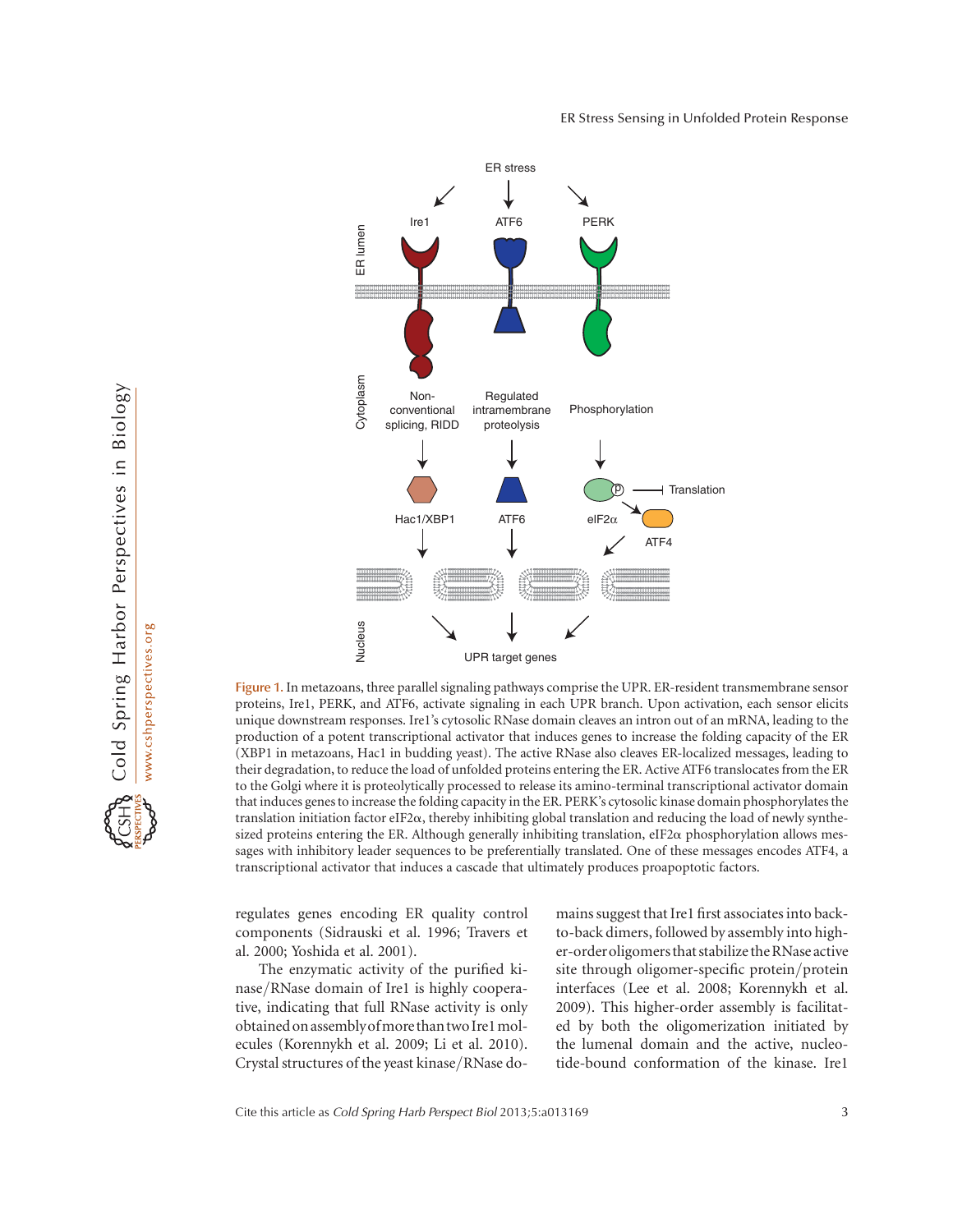mutants impaired in nucleotide binding lose RNase activity, whereas mutants impaired in phosphotransfer, but retaining nucleotide binding, maintain RNase activity (Shamu and Walter 1996; Chawla et al. 2011; Rubio et al. 2011).

To date, Ire1 remains the only validated substrate of its kinase domain. Although only nucleotide binding and not phosphorylation is required for HAC1 mRNA cleavage, the absence of phosphorylation does affect the kinetics of the UPR, leading to prolonged HAC1 mRNA splicing and delayed disassembly of Ire1 foci (Chawla et al. 2011; Rubio et al. 2011). These results suggest that phosphorylation plays a role in deactivation of Ire1 by destabilizing Ire1 oligomers, perhaps through electrostatic repulsion from the high local concentration of negatively charged phosphate groups (Rubio et al. 2011). Initial phosphorylation events, however, may promote oligomer formation (Lee et al. 2008). The deactivation of Ire1 signaling is important for physiology because sustained HAC1 mRNA splicing impairs cell survival (Chawla et al. 2011; Rubio et al. 2011). Phosphorylation may play an expanded role in metazoan cells in which adaptor protein docking to phosphorylation sites may mediate branching of the signaling pathway. For example, interactions between phosphorylated IRE1 and the adaptor protein TRAF2 ultimately lead to JNK (Jun amino-terminal kinase) activation; sustained JNK activity induces proapoptotic signaling (Urano et al. 2000).

Although HAC1 mRNA is the only known RNA substrate of yeast Ire1 (Niwa et al. 2005), metazoan IRE1 not only mediates XBP1 mRNA splicing but also the rapid degradation of a subset of mRNAs (Hollien and Weissman 2006). This pathway, termed Regulated Ire1-Dependent Decay (RIDD), cleaves mRNAs encoding membrane and secreted proteins and may consequently decrease the protein influx into the ER. Substrate specificity of this more promiscuous Ire1-mediated cleavage and decay appears to be mediated by both localization of the mRNA to the ER membrane and low stringency consensus sites. Intriguingly, in vivo experiments show that the specific XBP1 mRNA cleavage and RIDD modes of RNase activity can be uncoupled. In mammalian cells, an ATP competitive analog (1NM-PP1) can specifically activate a drug-sensitized Ire1 mutant, but this method of activation only induces XBP1 mRNA splicing but not RIDD (Han et al. 2009; Hollien et al. 2009). It remains to be shown whether and how Ire1 switches between XBP1-specific and RIDD modes of activity. The state of oligomerization may determine the stringency of the RNase for substrate recognition.

# PERK

PERK is a type I transmembrane protein present in metazoans that partially resembles Ire1. PERK's lumenal stress-sensing domain is structurally and functionally related to Ire1's, though the sequence identity is low, and PERK also contains a cytosolic kinase domain that undergoes trans-autophosphorylation in response to ER stress. Unlike Ire1, however, PERK also phosphorylates the eukaryotic translation initiation factor eIF2 $\alpha$ . Phosphorylation of eIF2 $\alpha$ results in a reduction of general protein synthesis and thus a decrease in the load of proteins entering the ER (Harding et al. 1999). Under such conditions, mRNAs containing inhibitory upstream open reading frames in their 5'-untranslated region are preferentially translated (Jackson et al. 2010). One such mRNA encodes the transcription factor ATF4 that activates downstream UPR target genes, including GADD34 (growth arrest and DNA damage-inducible 34) and CHOP (transcription factor C/ EBP homologous protein) (Harding et al. 2000; Scheuner et al. 2001). GADD34 encodes the regulatory subunit of the protein phosphatase PP1C complex that dephosphorylates eIF2 $\alpha$ (Novoa et al. 2001), comprising a negative feedback loop to reverse the translational attenuation mediated by PERK. The downstream transcription factor CHOP activates genes involved in apoptosis (Wang et al. 1998; Zinszner et al. 1998). Thus, the PERK branch first mediates a prosurvival response, which switches into a proapoptotic response on prolonged ER stress (Walter and Ron 2011).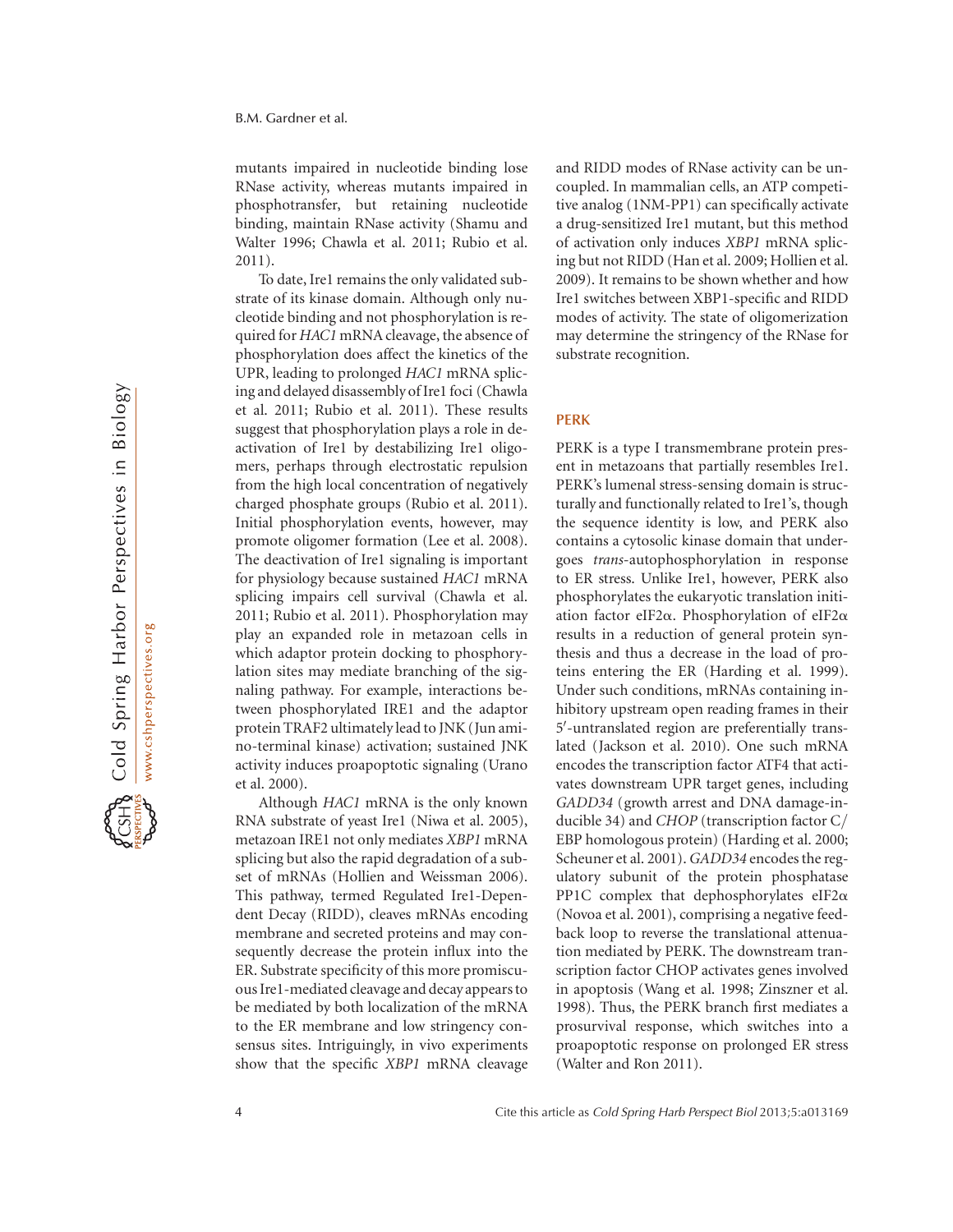# ATF6

ATF6 is an additional sensor in metazoan cells responsible for ER stress-induced ER expansion and up-regulation of chaperones, foldases, and components of the ERAD pathway (Adachi et al. 2008; Bommiasamy et al. 2009). Unlike Ire1 and PERK, ATF6 is a type II transmembrane protein with a carboxy-terminal stress-sensing lumenal domain and an amino-terminal bZip transcription factor domain. In response to ER stress, ATF6 transits from the ER to the Golgi, in which it is proteolyzed sequentially by the site-1 and site-2 proteases (S1P and S2P) to release its amino-terminal transcription factor domain from the membrane (Haze et al. 1999). The released amino terminus (ATF6-N) translocates to the nucleus where it binds to the ER stress response element (ERSE) and activates transcription of UPR target genes (Yoshida et al. 1998).

#### THE CHALLENGE OF DETECTING ER STRESS

Conceptually there are many possibilities for how these three sensors could monitor ER stress: redox potential, calcium homeostasis, membrane aberrancy, concentration of unfolded proteins, or availability of folding machinery. In all cases, however, ER stress sensing must be delicately tuned to avoid hypersensitivity to small fluctuations in normal conditions but also respond quickly to legitimate ER stress. In this review, we highlight recent mechanistic insights into how yeast Ire1 detects ER stress and subsequently discuss the implications for ER stress sensing in metazoans.

The UPR was first proposed to explain the observation that overexpression of a misfolded protein led to up-regulation of the chaperones BiP and Grp94 (Kozutsumi et al. 1988). Because ER stress-dependent BiP up-regulation operationally defined the UPR, BiP dissociation from Ire1 was originally proposed to be the primary regulatory step for UPR activation. In this model, BiP controls its own expression, and ER stress is monitored by the concentration of free chaperone (Ng et al. 1992; Shamu et al. 1994). Recent evidence, however, favors an alternative mechanism for ER stress sensing: direct binding to unfolded proteins. The crystal structure of Ire1 lumenal domain accompanied by biochemical evidence that Ire1 binds misfolded proteins invivo and short peptide proxiesinvitro strongly suggests that Ire1 can sense ER stress by directly monitoring the concentration of unfolded proteins (Credle et al. 2005; Zhou et al. 2006; Gardner and Walter 2011). Therefore, the higher-order oligomerization of Ire1, which is required for downstream activation, is influenced by two factors: binding to unfolded proteins, which shifts Ire1 toward an active, oligomeric state, and binding to BiP, which stabilizes Ire1 in the inactive, monomeric state (Fig.2A).Although BiP buffers UPR activity and helps turn Ire1 off, direct binding to unfolded proteins switches Ire1 on.

# BIP DISSOCIATION IS NOT THE SWITCH FOR IRE1 ACTIVATION

Three observations led to the original proposal that Ire1 monitors levels of free BiP in the ER and induces the UPR as a feedback mechanism to restore BiP levels during ER stress. First, BiP overexpression diminished UPR signaling; second, decreasing the concentration of BiP in the ER activated the UPR; and third, accumulated misfolded proteins in the ER that do not interact with BiP failed to induce the UPR (Hardwick et al. 1990; Dorner et al. 1992; Ng et al. 1992; Kohno et al. 1993). Analogous to how cytoplasmic chaperone hsp70 regulates Heat Shock Factor (HSF1) in eukaryotic cells—on heat shock hsp70 is titrated away from HSF1—it was proposed that BiP binding sequesters Ire1 in an inactive state (Abravaya et al. 1992; Shamu et al. 1994). In ER stress conditions, accumulated unfolded proteins in the ER would saturate the free pool of chaperones, titrating BiP away from Ire1 to activate UPR signaling.

BiP titration as a switch of Ire1 activation gained further support when it was shown that BiP binds to Ire1, PERK, and ATF6 in unstressed cells and dissociates from the UPR sensors during acute ER stress (Bertolotti et al. 2000; Okamura et al. 2000; Shen et al. 2002). The effect of BiP mutations on Ire1 activity were also consistent with a role for BiP as a negative regulator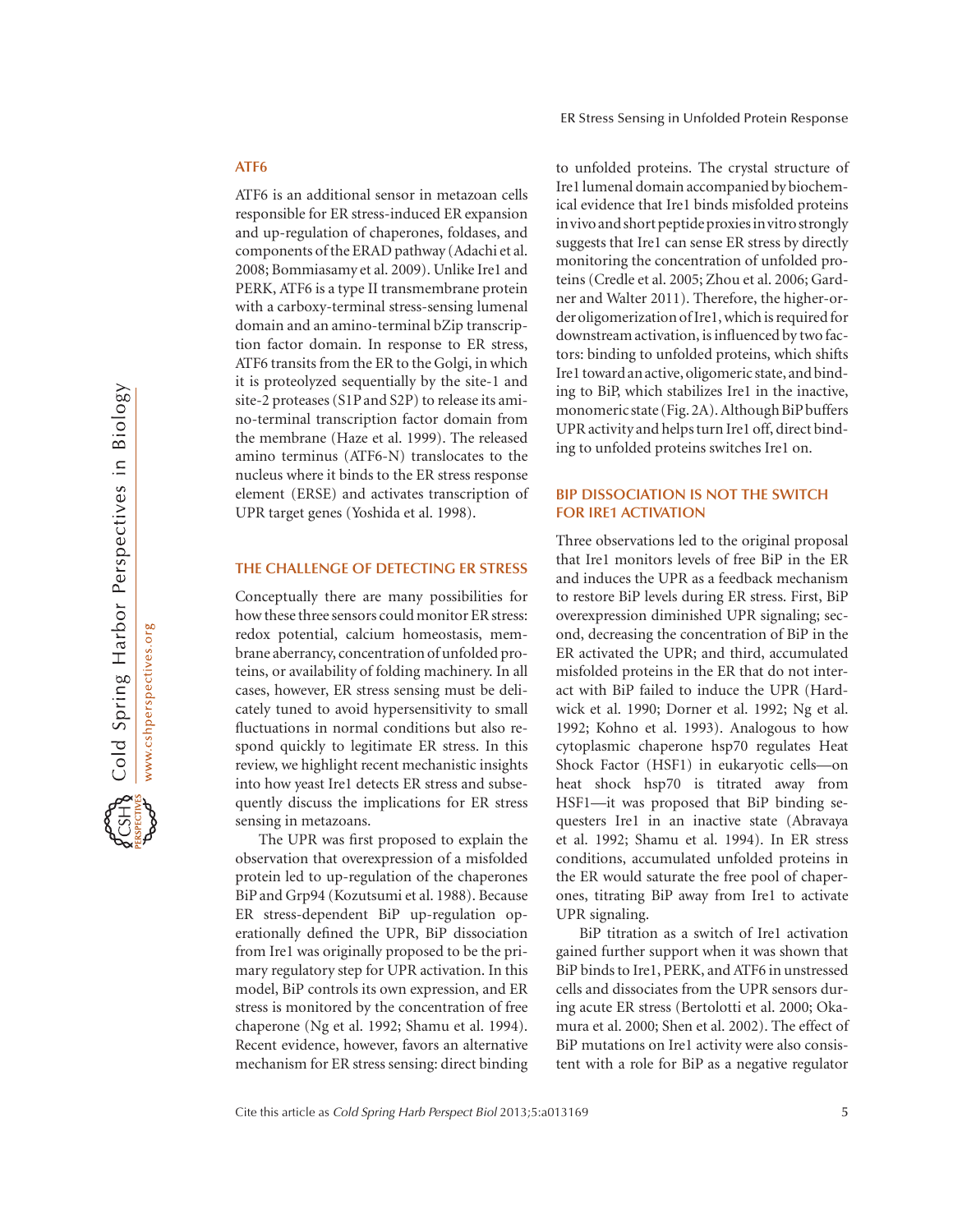B.M. Gardner et al.



Figure 2. Unfolded proteins are the switch that activates Ire1, while BiP binding regulates the sensitivity and duration of the response. (A) Ire1 is in equilibrium between monomeric and oligomeric states. Binding to BiP stabilizes the monomeric state by providing a sink to buffer the amount of free Ire1. Binding to unfolded proteins stabilizes the oligomeric state by overcoming the activation barrier for Ire1 oligomerization. (B) BiP dissociation from Ire1 is not sufficient to activate Ire1 (panel B is from Pincus et al. 2010; reprinted, with permission, from the authors). (Upper panel) Quantification of coimmunoprecipitation experiments showing that BiP dissociates from wild-type Ire1 in the presence of ER stress. A mutant of Ire1 lacking the ER juxtamembrane segment (Ire1<sup>bipless</sup>) binds to BiP in the absence of stress only to the degree that wild-type Ire1 binds to BiP in the presence of stress. In ER stress conditions, Ire1<sup>bipless</sup> shows no change in its association with BiP. (Lower panel) Northern blot measuring splicing of HAC1 mRNA showing that, despite its lack of ERstress-dependent BiP dissociation, the RNase of Ire1<sup>bipless</sup> is not constitutively active and remains ER-stress inducible. (Legend continues on following page.)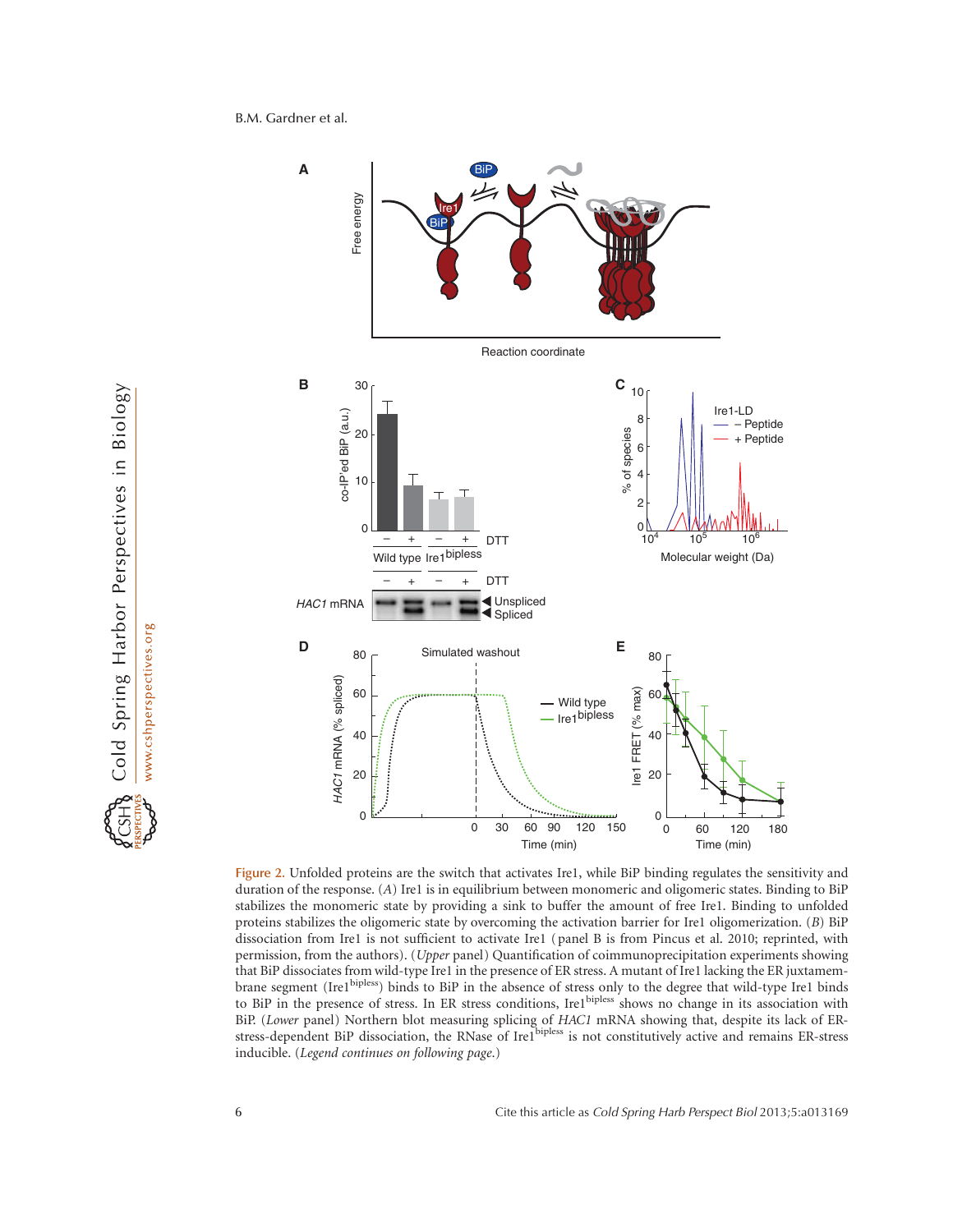of Ire1 activity. BiP mutants that constitutively bound Ire1 hindered Ire1 activation during ER stress, suggesting that BiP release is required for activation. BiP mutants defective in Ire1 binding either showed constitutive activation of Ire1 (Kimata et al. 2003) or showed an inability to negatively regulate Ire1 (Todd-Corlett et al. 2007). However, because BiP is essential for protein translocation and folding in the ER, BiP mutants are plagued with pleiotropic effects and cause varying degrees of constitutive ER stress. Thus, it is difficult to decipher whether the effect of BiP mutants on Ire1 activation results from the change in association with Ire1 or altered conditions in the ER.

By contrast, a mutational analysis of Ire1's lumenal domain in yeast mapped the BiP binding site to the juxtamembrane segment (Kimata et al. 2004). Although removal of this region abolished ER stress-regulated BiP binding, the Ire1 mutant remained inactive in the absence of ER stress and retained its stress-dependent activation (Fig. 2B). Though this Ire1 mutant was hyper-responsive to heat shock and ethanol, it became evident that BiP is not the primary regulator of Ire1 activity.

# STRUCTURAL HINTS OF DIRECT BINDING TO UNFOLDED PROTEINS

An alternative view of Ire1 activation posits that a ligand produced by the accumulation of unfolded proteins directly binds and activates Ire1 (Shamu et al. 1994). Therewas little evidence for ligand mediated Ire1 activation until the crystal structure of the lumenal domain of Ire1 (Ire1- LD) from Saccharomyces cerevisiae revealed that the dimer of Ire1-LD forms a deep groove, suggesting a ligand-binding site (Fig. 3A) (Credle et al. 2005). The architecture of this groove, a floor of  $\beta$ -sheets with  $\alpha$ -helical walls, resembles the peptide-binding groove of major histocompatibility complexes (MHC) (Fig. 4A,C). Because of this similarity, it was proposed that unfolded proteins are Ire1-activating ligands.

Although no ligand was cocrystallized with yeast Ire1-LD, this structure featuring an open and obvious groove is thought to represent the active form of Ire1 (Fig. 4A). In support of this notion, Ire1 forms oligomers at two interfaces within the crystal lattice (Fig. 3C) (Credle et al. 2005). Interface 1 buries 2380  $\AA$ <sup>2</sup> of solvent-accessible surface and is formed by hydrogen bonding and hydrophobic interactions between two central, antiparallel  $\beta$ -sheets. The dimer created at Interface 1 forms the putative peptidebinding groove (Figs. 3A, 4A). Interface 2 relates these dimers in a back-to-back fashion, burying 2117  $\AA^2$  (Fig. 3C). Mutations within either of these interfaces prevent Ire1 foci formation, HAC1 mRNA splicing, and activation of UPR target genes, indicating the functional importance of oligomerization through these interfaces in vivo (Credle et al. 2005; Aragon et al. 2009). Ligand binding across the proposed groovewould directly stabilize the dimer formed at Interface 1, as well as the conformation required for oligomerization through Interface 2.

## BIOCHEMICAL EVIDENCE OF UNFOLDED PROTEIN BINDING TO IRE1

There is increasing biochemical evidence to support the structure-based view that unfolded proteins are Ire1-activating ligands. Purified yeast Ire1-LD inhibits the aggregation of unfolded

Figure 2. (Continued) (C) Peptide binding triggers Ire1-LD oligomerization in vitro (panel C is from Gardner and Walter 2011; reprinted, with permission, from the authors). Velocity sedimentation analysis of recombinant Ire1-LD in the presence and absence of a peptide proxy for an unfolded protein shows that Ire1-LD redistributes into large oligomeric assemblies in the presence of peptide. (D) Mathematical model simulation predicts that Ire1bipless would display delayed deactivation kinetics compared to wild-type Ire1 once ER stress is removed (panel D is from Pincus et al. 2010; reprinted, with permission, from the author). (E) Experimental verification that Ire1bipless deactivates less efficiently than wild-type Ire1 once ER stress is removed (panel E is from Pincus et al. 2010; reprinted, with permission, from the authors). FRET measurements between Ire1 molecules reveals that deoligomerization is impaired in the Ire1<sup>bipless</sup> mutant.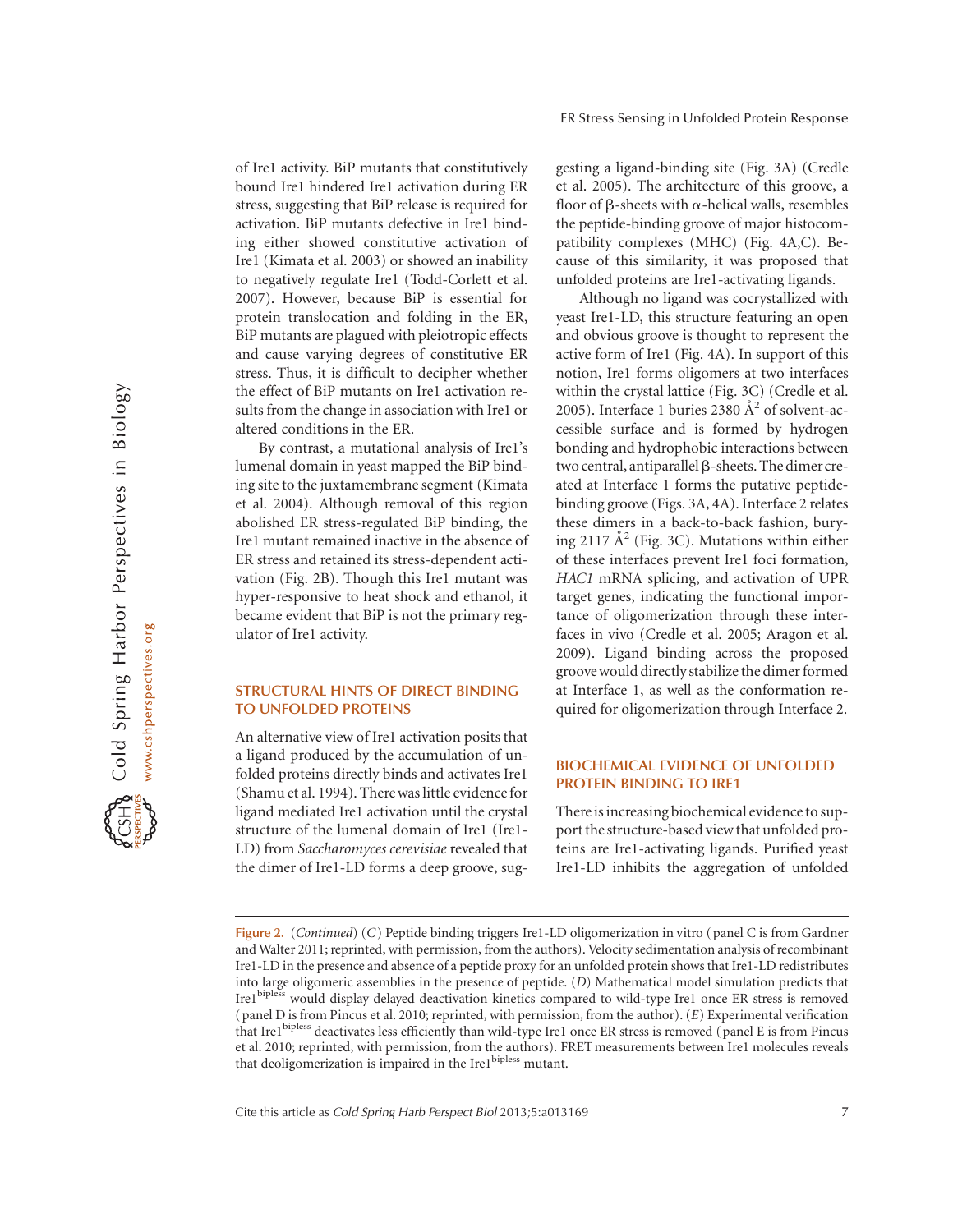

Figure 3. Crystal structure of yeast and human Ire1-LD indicate how Ire1 oligomerizes. (A) The S. cerevisiae Ire1-LD dimer formed at Interface 1, creating a putative ligand-binding groove (PDB: 2BE1). Each monomer is colored red to blue from amino to carboxyl terminus. Compare to Figure 4A for a surface representation. (B) The H. sapiens Ire1-LD dimer formed at Interface 1 has similar architecture to yeast Ire1-LD, though the a-helical walls narrow the putative ligand binding groove (PDB: 2HZ6). Each monomer is colored red to blue from amino to carboxyl terminus. Compare to Figure 4B for a surface representation. (C) Two groove-forming dimers of yeast Ire1-LD oligomerize through Interface 2. An  $\alpha$ -helical turn region (arrowhead) interacts with a  $\beta$ -sheet (arrow) to mediate this interaction. Residues that have been mutated and shown to impair UPR activation are colored red. (D) Two groove-forming dimers of human Ire1-LD interact through a novel Interface 2. The interaction between the  $\beta$ -sheet (arrow) and the  $\alpha$ -helical turn region, unstructured here (arrowhead), that formed Interface 2 in the yeast Ire1-LD is now interrupted by the long helix  $\alpha$ B. Figures were made using PyMOL (PyMOL Molecular Graphics System).

proteins in vitro, potentially by binding and shielding regions that would otherwise cause aggregation (Kimata et al. 2007). Ire1 also coimmunoprecipitates with a model misfolded protein known to activate the UPR (carboxypeptidase Y, CPY<sup>\*</sup>) (Gardner and Walter 2011). Further coimmunoprecipitation experiments suggest that the interaction between Ire1 and CPY-depends on the formation of the proposed

ligand-binding groove: mutations disrupting Interface 1 and residues within the groove abolish the interaction between Ire1 and CPY\*, while mutations in Interface 2, which only disrupt oligomerization, do not affect the interaction between Ire1 and CPY<sup>\*</sup> (Promlek et al. 2011).

Furthermore, analysis of Ire1-LD binding to peptides derived from CPY<sup>\*</sup> showed that there are discrete Ire1 binding sites within CPY\*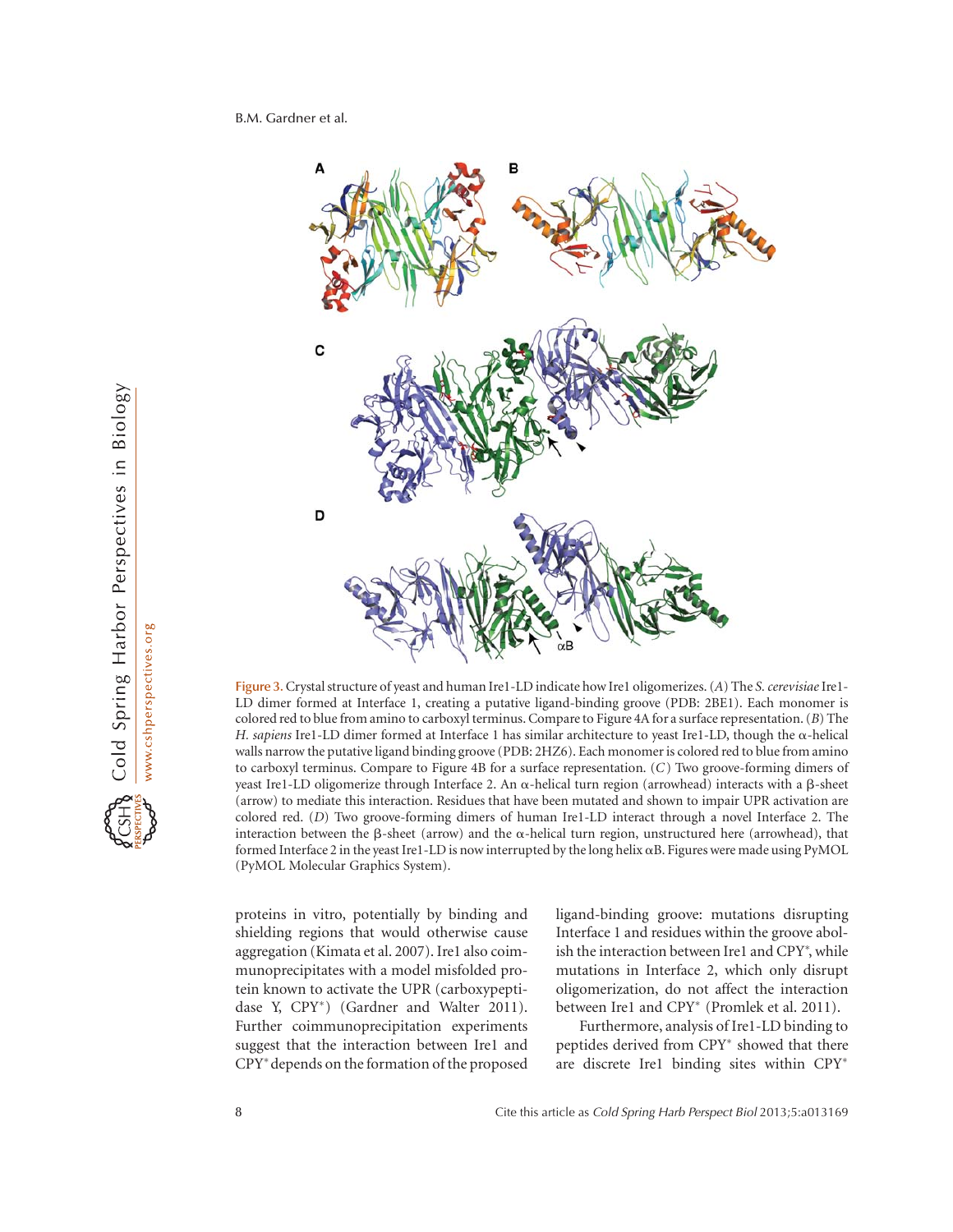

Figure 4. Crystal structures of Ire1-LD reveal a putative ligand-binding groove similar to those of MHC and DnaK. Surface models of the structures of (A) yeast Ire1-LD, (B) human Ire1-LD, (C) MHCII peptide binding domain crystallized with a peptide ligand (magenta; PDB: 1DLH), and (D) DnaK substrate binding domain crystallized with a peptide ligand (magenta; PDB: 1DKX). All structures are colored white to blue by depth looking down on the proposed or proven ligand-binding groove. Capped side views show a cross section of the ligand-binding groove to illustrate the pockets available to bind anchor residues.

(GardnerandWalter2011).These results suggest that Ire1 ligands are unstructured proteins with sufficient flexibility to sample the bindinggroove and that multiple ligands can be displayed as part of a single unfolded protein. Moreover, Ire1 discriminates among peptide sequences and displays clear amino acid preferences. Systematic mutational analysis of a binding peptide revealed that yeast Ire1-LD preferentially binds to regions containing basic and hydrophobic residues. Although similar sequence preferences are also displayed by some chaperones, a comparison of peptides bound by BiP and Ire1 revealed that they each bind a separate, but overlapping

Cite this article as *Cold Spring Harb Perspect Biol* 2013;5:a013169 99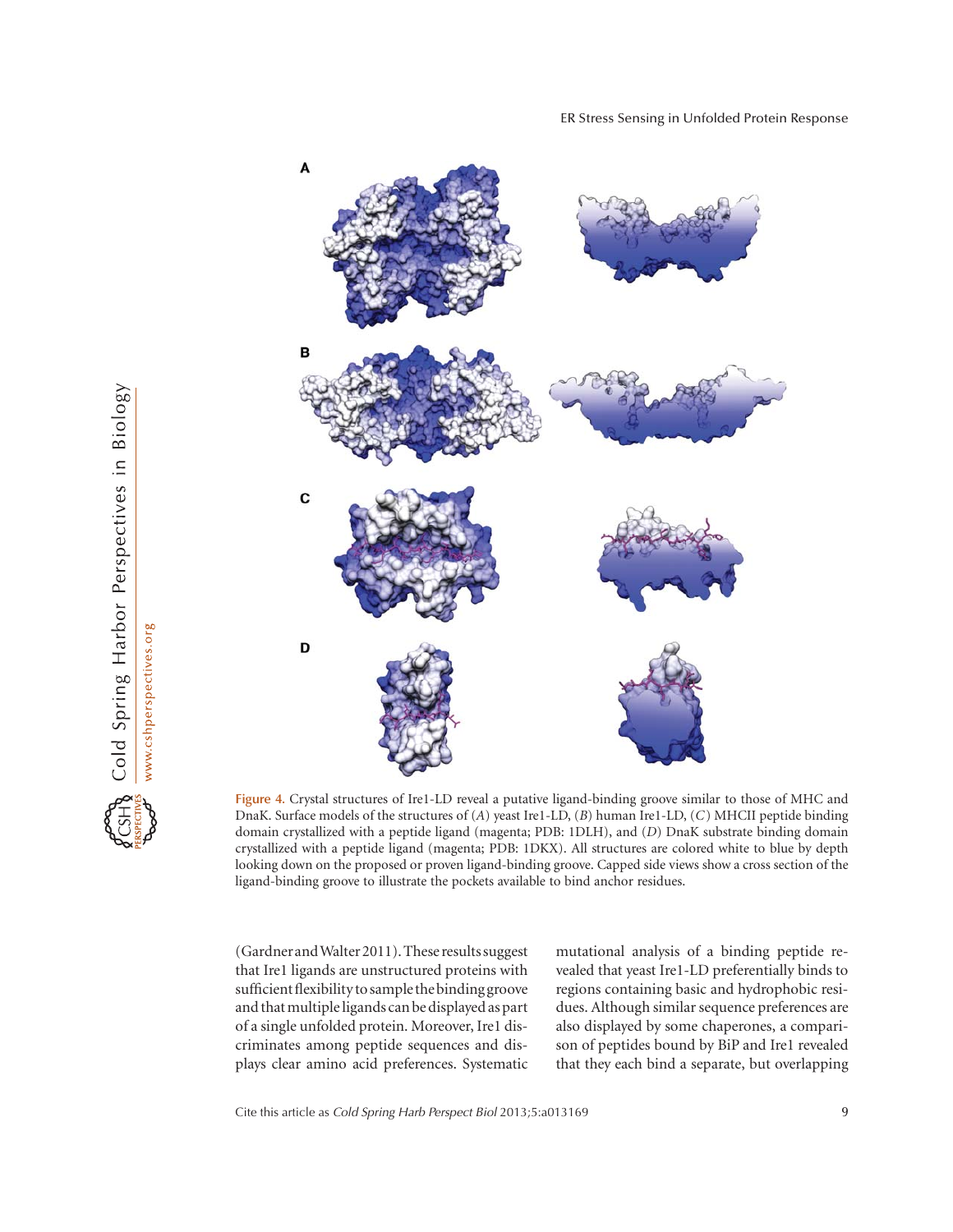set of peptides (Gardner and Walter 2011). This indicates that BiP and Ire1 do not always compete for ligands and that BiP saturation is not required for Ire1 activation.

#### INSIGHTS INTO THE MECHANISM OF LIGAND BINDING

As of yet, no experiments verify the groove as the ligand-binding site within Ire1-LD. Notably, however, residues on the  $\beta$ -sheet floor with side-chains that point into the groove are more conserved than adjacent ones that point away. Mutations of three of these conserved residues, M229A, F285A, and Y301A, inhibit the activation of Ire1 in vivo, prevent coimmunoprecipitation with CPY- , and diminish binding to unfolded proteins and peptides in solution, strongly indicating that the groove is important for ligand binding (Credle et al. 2005; Kimata et al. 2007; Gardner and Walter 2011; Promlek et al. 2011). Moreover, in silico docking shows that a peptide ligand seeks out the groove as a highly preferred binding site in the yeast Ire1-LD crystal structure (BM Gardner, A Korennykh, and P Walter, unpubl.).

Similar to DnaK and MHC molecules, Ire1 must bind a variety of ligands while remaining selective for unfolded proteins (DnaK, Ire1) or extended peptides (MHC). DnaK and MHCII, which have both been crystallized with ligands (Fig. 4C,D), may provide insight into how Ire1 binds a variety of unfolded proteins within the same binding pocket. Sidechains of DnaK and MHCII form extensive hydrogen bond networks with the backbone of the ligand, ensuring binding to extended polypeptides with little stringency for ligand character. The limited specificity for ligand residues arises from pockets with variable volume, charge, and available stacking interactions. Deeper pockets specific to large hydrophobic side-chains anchor the peptide, whereas shallower pockets can accommodate a wider range of residues (Stern et al. 1994; Murthy and Stern 1997).

Ire1 could combine all three of these characteristics to bind unfolded proteins: hydrogen bonding to the polypeptide backbone, electrostatic interactions, and the burial of anchor

residues in deep pockets. Indeed, Ire1 displays side-chains across the groove capable of hydrogen bonding to the polypeptide backbone. Ire1's preference for basic residues may be mediated by two acidic residues (E172, D176) along the sides of the groove that are highly conserved among fungi or through acidic residues in an unstructured loop (aa 380–387). Finally, the proposed ligand-binding groove of Ire1 contains deep pockets on either end that could bind specific side-chains and anchor ligandbinding (Fig. 4A). These pockets are particularly deep and contain several chambers that may select for specific adjacent side-chains, perhaps basic and hydrophobic residues.

# LIGAND-BINDING TRIGGERS IRE1 OLIGOMERIZATION

As mentioned previously, the oligomerization of Ire1-LD activates the cytosolic kinase domain and highly cooperative RNase domain (Korennykh et al. 2009). Analytical ultracentrifugation experiments in the presence of a short peptide with a high affinity for Ire1-LD revealed that peptide binding alters the oligomeric state of Ire1-LD, causing higher-order oligomerization (Fig. 2C). By mutating Interface 2, the peptide-induced oligomerization can be limited to dimerization (Gardner and Walter 2011). These experiments show that binding to a short peptide, a proxy for an unfolded protein, stabilizes the dimer of Ire1 in an oligomerization competent state, therefore driving Ire1 activation.

# THE EQUILIBRIUM MODEL OF UPR ACTIVATION

The regulatory contribution of BiP binding and unfolded protein binding can be viewed as opposing forces on Ire1's oligomeric equilibrium (Fig. 2A). Although ligand-induced oligomerization activates Ire1, BiP association stabilizes the inactive, monomeric form of Ire1 preventing Ire1 from hyper-responding to low levels of ER stress (Korennykh et al. 2009; Pincus et al. 2010; Gardner and Walter 2011). Computational simulations of this equilibrium model remarkably recapitulate the observed dynamics of the UPR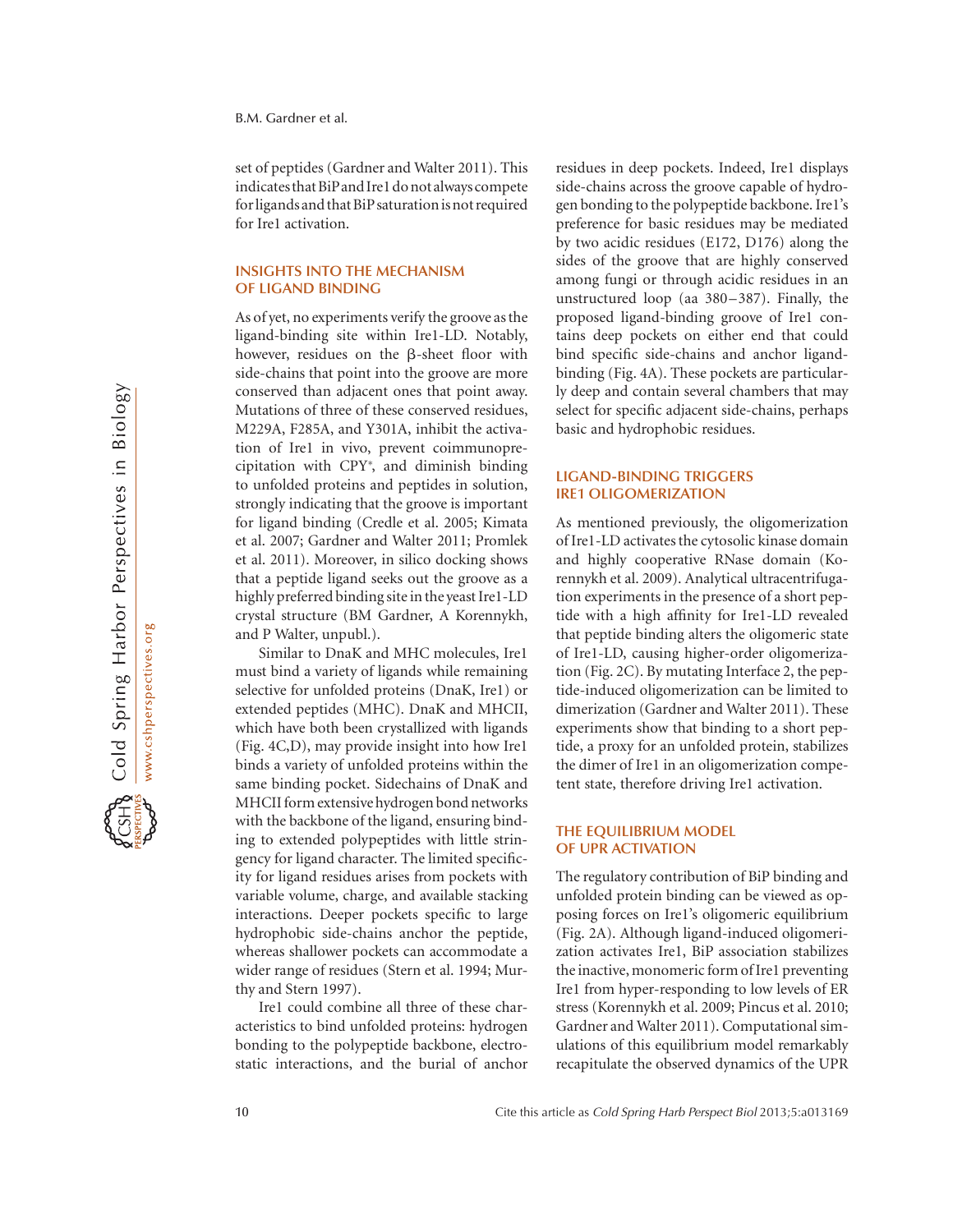in yeast and illustrate the importance of BiP regulation. In the absence of BiP binding, Ire1 molecules are poised closer to the activation threshold, but are not constitutively active without further stimulus. Moreover, as predicted by the computational model (Fig. 2D), in the absence of BiP binding, Ire1 displayed delayed deactivation and deoligomerization kinetics when ER stress was removed (Fig. 2E) (Pincus et al. 2010). Further refinement of the model takes into account that the activity of BiP is dynamically modified by posttranslational modification (Chambers et al. 2012). Therefore, the combination of buffering by BiP and cooperative activation of Ire1 achieves an appropriate sensitivity to ER stress while maintaining a robust and speedy response.

### OTHER REGULATION OF IRE1 ACTIVATION

BiP and unfolded proteins may not be the only factors to influence Ire1 activation. Additional layers of regulation could arise through alternate inputs detected either by Ire1-LD or other domains. Several studies of Ire1 in which the LD was removed and replaced with a leucine zipper show that Ire1 still responds to ER stress, although the response is delayed and less robust (Liu et al. 2000; Promlek et al. 2011). Although the mechanism of this activation is unclear, it has been proposed that Ire1's transmembrane domain is sensitive to aberrations in the ER membrane. Furthermore, biochemical and structural studies of the yeast cytoplasmic domain of Ire1 identified a small ligand-binding pocket on Ire1's cytosolic face that binds quercetin, a naturally occurring flavonol, and stabilizes the active RNase dimer (Wiseman et al. 2010). Presumably any mechanism of stabilizing Ire1 oligomers, including limited membrane diffusion or increased affinity at cytoplasmic interfaces, could contribute to Ire1 activation.

# ER STRESS SENSING BY METAZOAN UPR SENSORS

ER stress sensing by the three metazoan sensors, IRE1, PERK, and ATF6, is less understood. During ER stress, all three sensor proteins undergo a change in oligomerization state, which is accompanied by BiP dissociation. IRE1 and PERK oligomerize to activate their cytosolic domains, whereas ATF6 deoligomerizes in response to ER stress. We predict that the principles of yeast Ire1 activation are maintained for the homologous metazoan sensors, IRE1 and PERK. The mechanism of ATF6 activation remains elusive, and although it may also be buffered by BiP binding, its downstream activation is more analogous to that of SREBP than Ire1 or PERK.

# IRE1 and PERK

The secondary structure homology between yeast Ire1 and metazoan IRE1 and PERK indicates that they may have similar activation mechanisms in which they directly bind unfolded proteins but are also regulated by BiP association. Indeed, PERK and IRE1 lumenal domains from different species are experimentally interchangeable and can substitute for yeast Ire1-LD (Bertolotti et al. 2000; Liu et al. 2000). Similar to yeast Ire1, PERK and IRE1 residues required for disulfide bond formation and glycosylation are dispensable for ER stress sensing (Ma et al. 2002; Liu et al. 2003; Oikawa et al. 2005, 2009). BiP binds to both IRE1 and PERK in the juxtamembrane region and dissociates during ER stress when IRE1 and PERK form higher-order complexes (Bertolotti et al. 2000; Liu et al. 2000). For IRE1, this higherorder oligomerization has been observed in vivo as foci formation, and the cooperativity of the endoribonuclease of human IRE1 indicates that it is required for robust Ire1 activation (Li et al. 2010). Mutants of IRE1 and PERK in which the BiP interaction is impaired show higher basal level activation (Ma et al. 2002; Oikawa et al. 2009). In the case of IRE1, the BiP-binding impaired mutant retained significant stress-dependent induction, indicating that BiP binding and dissociation is not the only layer of IRE1 regulation. The importance of BiP dissociation from endogenous IRE1 PERK requires further characterization.

The crystal structure of human IRE1-LD is remarkably similar to that of yeast Ire1-LD with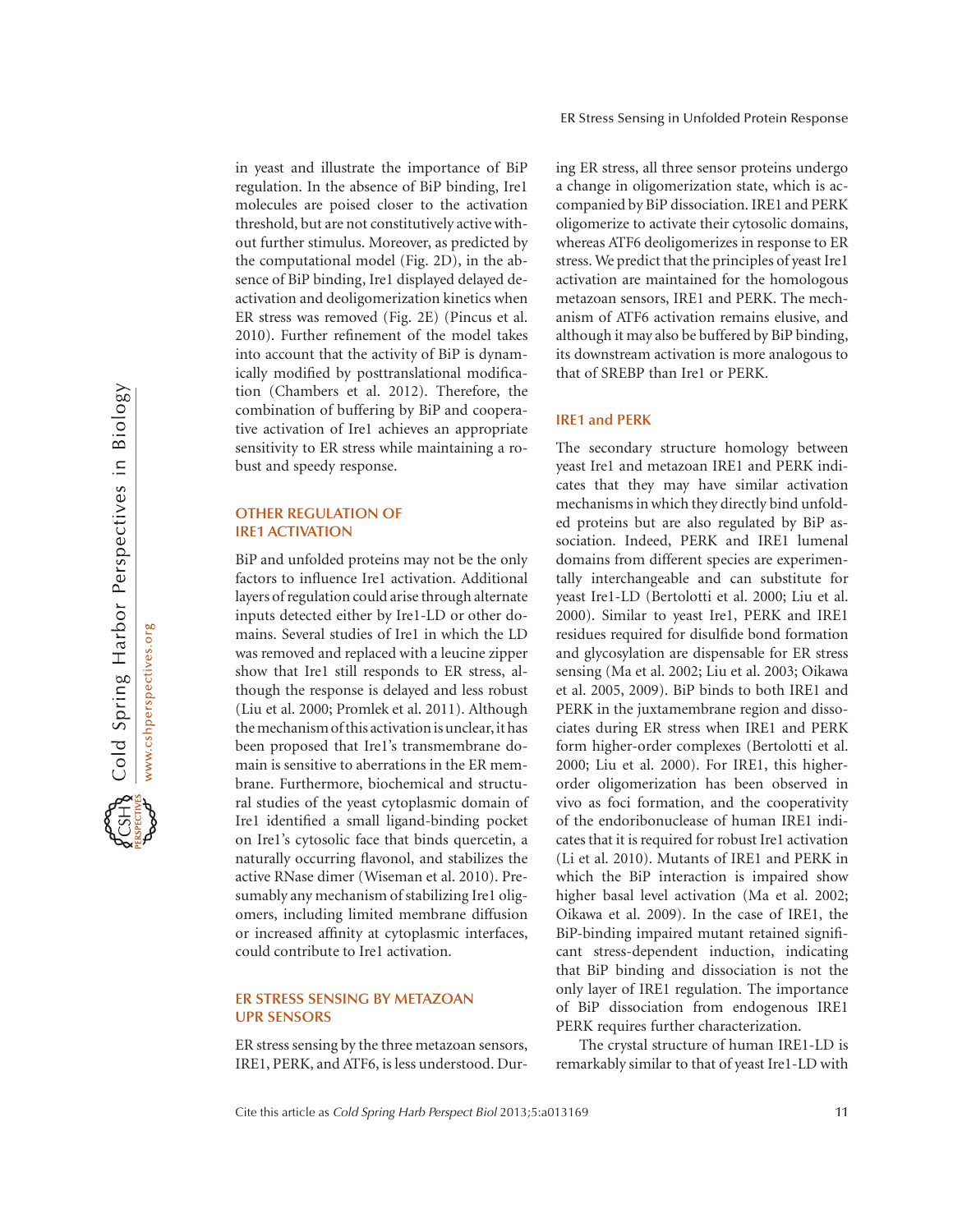B.M. Gardner et al.

afew key differences (Fig. 3B) (Zhou et al. 2006). The core structure of a dimer forming a putative ligand-binding groove with a  $\beta$ -sheet platform and  $\alpha$ -helical walls is conserved. However, although a groove is still present, it is not as deep as the yeast counterpart because the  $\alpha$ -helices are closer together and block the continuous, deep groove across the dimer (Figs. 3B, 4B). Because of this, it was suggested that human IRE1-LD is unlikely to bind unfolded proteins (Zhou et al. 2006), even though the remaining shallow groove contains deep pockets that could still bind anchor residues as a ligand arches over the helices.

Given the overall conservation of the Ire1- LD structure, we find it more likely that these differences represent distinct conformational steps in the same pathway of Ire1 activation. Perhaps the yeast structure is an open, oligomeric, active conformation, and the human structure is a closed, dimeric, inactive conformation. Indeed, Interface 2, which is required for oligomerization and activity of yeast Ire1-LD, is not observed in the human structure, consistent with it being an inactive conformation. The formation of Interface 2 between a  $\beta$ -sheet and an  $\alpha$ -helical turn region (arrows, Fig. 3C,D) is sterically hindered by the long helix  $\alpha$ B in the human structure, which forms a new, smaller interface that has not been tested in vivo. The aB-helix corresponds to an unresolved region in the yeast LD structure, whereas an  $\alpha$ -helical turn region involved in Interface 2 is alternately unstructured in the human structure. These changes may suggest the conformational change observed on ligand binding.

If PERK and IRE1 do indeed bind unfolded proteins, it will be interesting to see how the altering characteristics of residues within the groove may have redefined their ligand preference. Specialization of the recognition code illustrated by yeast Ire1 would allow some sensors to be "blind" to certain unfolded proteins, yet acutely sensitive to others. On the other hand, sensors could have evolved to be particularly sensitive to certain markers of ER stress or "canary" proteins. Hypothetically, pathogens or developmental programs could also exploit this binding specificity in higher organisms.

# ATF6

The lumenal domain of ATF6 bears no sequence homology to those of Ire1 or PERK, and its activation is strikingly different, relying on a change in subcellular localization and intramembrane proteolysis. Analogous to Ire1 and PERK, ATF6 activation is associated with both a change in oligomerization state and BiP dissociation. Unlike Ire1 and PERK, ATF6 is an oligomer in the ER of unstressed cells (Nadanaka et al. 2007). Conversion from an oligomer to a monomer may be important for activation as the oligomer is not found in the Golgi and, when compared to the monomer, is a poor substrate for S1P cleavage. Deoligomerization is not sufficient for ATF6 activation, however, because mutation of both conserved cysteines, which mediate oligomerization, did not lead to constitutive trafficking of ATF6 to the Golgi (Nadanaka et al. 2007). During ER stress, BiP dissociates from the lumenal domain of ATF6 (Shen et al. 2002, 2005). BiP dissociation is not sufficient for activation as deletion of most of the lumenal domain, and therefore BiP binding, did not lead to constitutive trafficking of ATF6.

Mechanistically, the activation of ATF6 in response to ER stress is more analogous to sterol response element binding protein (SREBP), which also transits to the Golgi where its amino-terminal transcription factor is released by S1P and S2P-mediated proteolysis. SREBP's transit to the ER is regulated by the interaction between two binding proteins, SCAP (SREBP cleavage-activating protein), which acts as a positive transport factor, and INSIG (insulininduced gene), which acts as a retention factor by masking the COPII sorting signal in SCAP (Sun et al. 2007). The interaction between SCAP and INSIG is regulated by cholesterol—the absence of cholesterol induces a conformational change in SCAP leading to its dissociation from INSIG (Adams et al. 2004; Feramisco et al. 2005). Therefore, it is SCAPand not SREBP that senses cholesterol levels in the membrane. Although SCAP is not required (Ye et al. 2000), it remains to be seen if activation of ATF6 during ER stress requires a specific interacting partner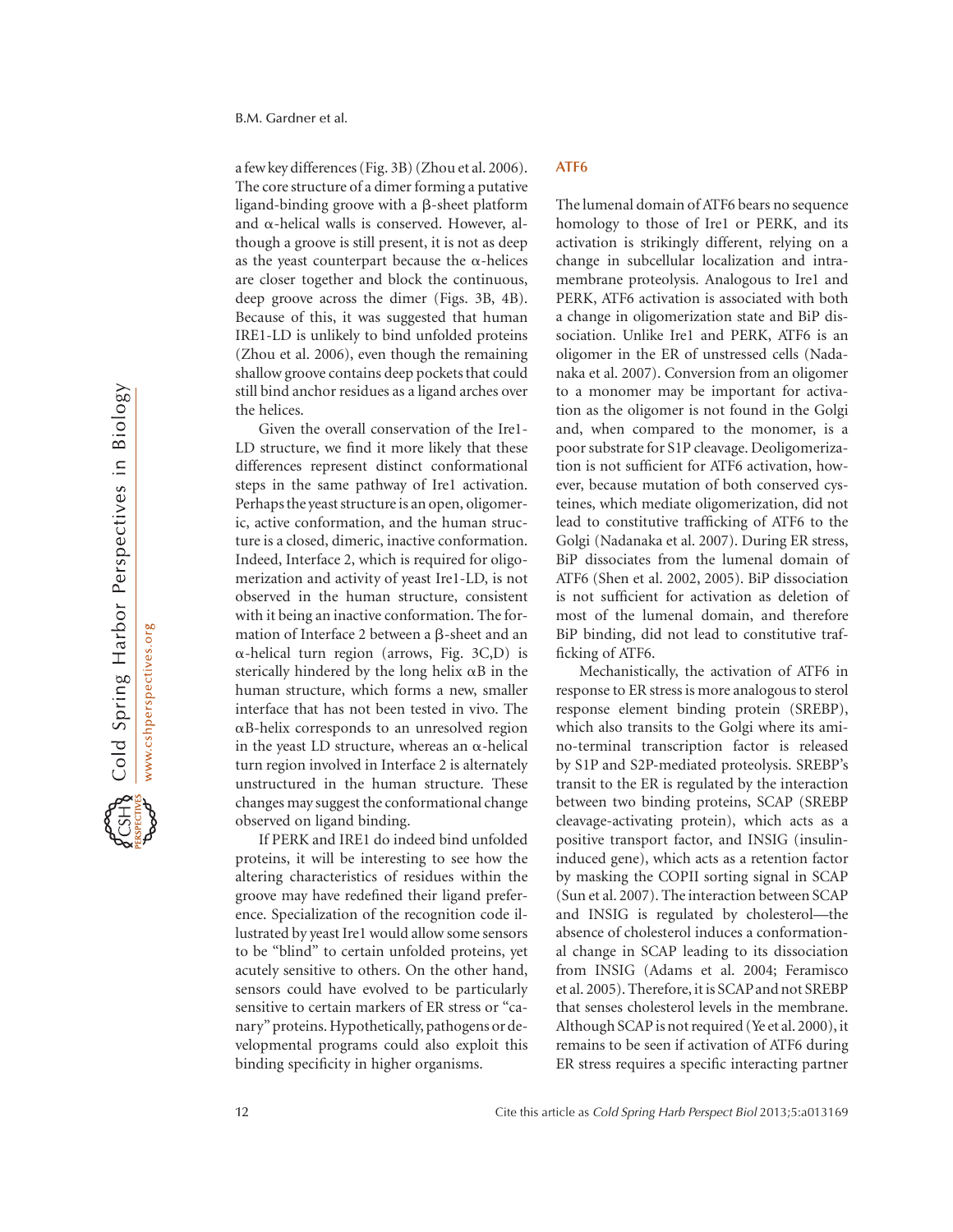or whether ATF6 lumenal domain functions as an intrinsic stress sensor.

#### CONCLUDING REMARKS

In conclusion, there is increasing evidence that direct binding to unfolded proteins triggers Ire1 activation in S. cerevisiae by inducing a conformational change to promote oligomerization. BiP dissociation from Ire1 fine-tunes this oligomeric equilibrium, regulating the sensitivity and duration of UPR activation. The mechanics of Ire1 binding to unfolded proteins requires further research to detail both ligand specificity and conformational changes. Structural homology suggests that the mechanism of IRE1 and PERK activation have been conserved, though they may have specialized to detect different types of unfolded proteins or integrate other characteristics of ER stress. We anticipate that the ER stress-sensing mechanisms of metazoan cells are precisely tuned to accommodate the specialized needs of the organism. A detailed understanding of these mechanisms could direct the design of small molecule modulators to specifically modulate branches of the UPR for therapeutic benefit.

#### ACKNOWLEDGMENTS

P.W. is an investigator of the Howard Hughes Medical Institute. Molecular graphics and analyses were performed either with The PyMOL Molecular Graphics System, Version 1.5.0.4 Schrödinger, LLC or with the UCSF Chimera package. Chimera is developed by the Resource for Biocomputing, Visualization, and Informatics at the University of California, San Francisco, with support from the National Institutes of Health (National Center for Research Resources grant 2P41RR001081 and National Institute of General Medical Sciences grant 9P41GM103311).

#### REFERENCES

Abravaya K, Myers MP, Murphy SP, Morimoto RI. 1992. The human heat shock protein hsp70 interacts with HSF, the transcription factor that regulates heat shock gene expression. Genes Dev 6: 1153–1164.

- Adachi Y, Yamamoto K, Okada T, Yoshida H, Harada A, Mori K. 2008. ATF6 is a transcription factor specializing in the regulation of quality control proteins in the endoplasmic reticulum. Cell Struct Funct 33: 75–89.
- Adams CM, Reitz J, De Brabander JK, Feramisco JD, Li L, Brown MS, Goldstein JL. 2004. Cholesterol and 25-hydroxycholesterol inhibit activation of SREBPs by different mechanisms, both involving SCAP and insigs. J Biol Chem 279: 52772–52780.
- Aragon T, van Anken E, Pincus D, Serafimova IM, Korennykh AV, Rubio CA, Walter P. 2009. Messenger RNA targeting to endoplasmic reticulum stress signalling sites. Nature 457: 736-740.
- Araki K, Nagata K. 2011. Protein folding and quality control in the ER. Cold Spring Harb Perspect Biol 3: a007526.
- Bertolotti A, Zhang Y, Hendershot LM, Harding HP, Ron D. 2000. Dynamic interaction of BiP and ER stress transducers in the unfolded-protein response. Nat Cell Biol 2: 326 –332.
- Bommiasamy H, Back SH, Fagone P, Lee K, Meshinchi S, Vink E, Sriburi R, Frank M, Jackowski S, Kaufman RJ, et al. 2009. ATF6 $\alpha$  induces XBP1-independent expansion of the endoplasmic reticulum. J Cell Sci 122: 1626–1636.
- Chambers JE, Petrova K, Tomba G, Vendruscolo M, Ron D. 2012. ADP ribosylation adapts an ER chaperone response to short-term fluctuations in unfolded protein load. J Cell Biol 198: 371 –385.
- Chawla A, Chakrabarti S, Ghosh G, Niwa M. 2011. Attenuation of yeast UPR is essential for survival and is mediated by IRE1 kinase. J Cell Biol 193: 41-50.
- Cox JS, Walter P. 1996. A novel mechanism for regulating activity of a transcription factor that controls the unfolded protein response. Cell 87: 391 –404.
- Credle JJ, Finer-Moore JS, Papa FR, Stroud RM, Walter P. 2005. On the mechanism of sensing unfolded protein in the endoplasmic reticulum. Proc Natl Acad Sci 102: 18773–18784.
- Cross BC, Bond PJ, Sadowski PG, Jha BK, Zak J, Goodman JM, Silverman RH, Neubert TA, Baxendale IR, Ron D, et al. 2012. The molecular basis for selective inhibition of unconventional mRNA splicing by an IRE1 binding small molecule. Proc Natl Acad Sci 109: E869–E878.
- Dorner AJ, Wasley LC, Kaufman RJ. 1992. Overexpression of GRP78 mitigates stress induction of glucose regulated proteins and blocks secretion of selective proteins in Chinese hamster ovary cells. EMBO J 11: 1563–1571.
- Feramisco JD, Radhakrishnan A, Ikeda Y, Reitz J, Brown MS, Goldstein JL. 2005. Intramembrane aspartic acid in SCAP protein governs cholesterol-induced conformational change. Proc Natl Acad Sci 102: 3242–3247.
- Fribley AM, Cruz PG, Miller JR, Callaghan MU, Cai P, Narula N, Neubig RR, Showalter HD, Larsen SD, Kirchhoff PD, et al. 2011. Complementary cell-based highthroughput screens identify novel modulators of the unfolded protein response. J Biomol Screen 16: 825–835.
- Gardner BM, Walter P. 2011. Unfolded proteins are Ire1 activating ligands that directly induce the unfolded protein response. Science 333: 1891–1894.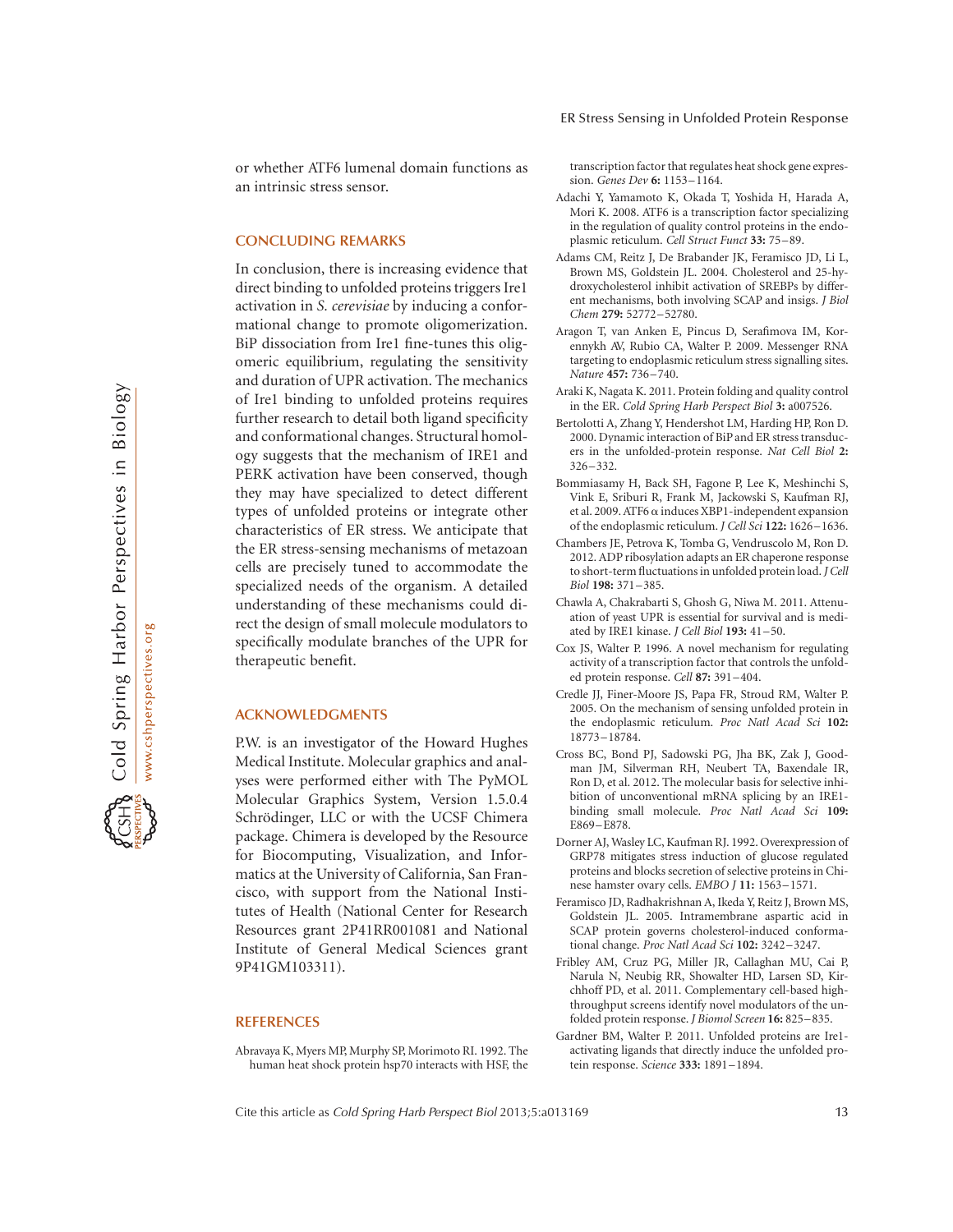#### B.M. Gardner et al.

- Han D, Lerner AG, Vande Walle L, Upton JP, Xu W, Hagen A, Backes BJ, Oakes SA, Papa FR. 2009. IRE1a kinase activation modes control alternate endoribonuclease outputs to determine divergent cell fates. Cell 138: 562 –575.
- Harding HP, Zhang YH, Ron D. 1999. Protein translation and folding are coupled by an endoplasmic-reticulumresident kinase. Nature 397: 271–274.
- Harding HP, Novoa I, Zhang Y, Zeng H, Wek R, Schapira M, Ron D. 2000. Regulated translation initiation controls stress-induced gene expression in mammalian cells. Mol Cell 6: 1099-1108.
- Hardwick KG, Lewis MJ, Semenza J, Dean N, Pelham HR. 1990. ERD1, a yeast gene required for the retention of luminal endoplasmic reticulum proteins, affects glycoprotein processing in the Golgi apparatus. EMBO J 9: 623–630.
- Haze K, Yoshida H, Yanagi H, Yura T, Mori K. 1999. Mammalian transcription factor ATF6 is synthesized as a transmembrane protein and activated by proteolysis in response to endoplasmic reticulum stress. Mol Biol Cell 10: 3787–3799.
- Hendershot LM. 2004. The ER function BiP is a master regulator of ER function. Mt Sinai J Med 71: 289 –297.
- Hollien J, Weissman JS. 2006. Decay of endoplasmic reticulum-localized mRNAs during the unfolded protein response. Science 313: 104–107.
- Hollien J, Lin JH, Li H, Stevens N, Walter P, Weissman JS. 2009. Regulated Ire1-dependent decay of messenger RNAs in mammalian cells. J Cell Biol 186: 323–331.
- Jackson RJ, Hellen CU, Pestova TV. 2010. The mechanism of eukaryotic translation initiation and principles of its regulation. Nat Rev Mol Cell Biol 11: 113-127.
- Kimata Y, Kimata YI, Shimizu Y, Abe H, Farcasanu IC, Takeuchi M, Rose MD, Kohno K. 2003. Genetic evidence for a role of BiP/Kar2 that regulates Ire1 in response to accumulation of unfolded proteins. Mol Biol Cell 14: 2559–2569.
- Kimata Y, Oikawa D, Shimizu Y, Ishiwata-Kimata Y, Kohno K. 2004. A role for BiP as an adjustor for the endoplasmic reticulum stress-sensing protein Ire1. J Cell Biol 167: 445-456.
- Kimata Y, Ishiwata-Kimata Y, Ito T, Hirata A, Suzuki T, Oikawa D, Takeuchi M, Kohno K. 2007. Two regulatory steps of ER-stress sensor Ire1 involving its cluster formation and interaction with unfolded proteins. J Cell Biol 179: 75–86.
- Kohno K, Normington K, Sambrook J, Gething MJ, Mori K. 1993. The promoter region of the yeast KAR2 (BiP) gene contains a regulatory domain that responds to the presence of unfolded proteins in the endoplasmic reticulum. Mol Cell Biol 13: 877–890.
- Korennykh AV, Egea PF, Korostelev AA, Finer-Moore J, Zhang C, Shokat KM, Stroud RM, Walter P. 2009. The unfolded protein response signals through high-order assembly of Ire1. Nature 457: 687–693.
- Kozutsumi Y, Segal M, Normington K, Gething MJ, Sambrook J. 1988. The presence of malfolded proteins in the endoplasmic reticulum signals the induction of glucose-regulated proteins. Nature 332: 462–464.
- Lee KP, Dey M, Neculai D, Cao C, Dever TE, Sicheri F. 2008. Structure of the dual enzyme Ire1 reveals the basis for

catalysis and regulation in nonconventional RNA splicing. Cell 132: 89–100.

- Li H, Korennykh AV, Behrman SL, Walter P. 2010. Mammalian endoplasmic reticulum stress sensor IRE1 signals by dynamic clustering. Proc Natl Acad Sci 107: 16113– 16118.
- Lin JH, Li H, Yasumura D, Cohen HR, Zhang C, Panning B, Shokat KM, Lavail MM, Walter P. 2007. IRE1 signaling affects cell fate during the unfolded protein response. Science 318: 944–949.
- Liu CY, Schroder M, Kaufman RJ. 2000. Ligand-independent dimerization activates the stress response kinases IRE1 and PERK in the lumen of the endoplasmic reticulum. J Biol Chem 275: 24881–24885.
- Liu CY, Xu Z, Kaufman RJ. 2003. Structure and intermolecular interactions of the luminal dimerization domain of human IRE1a. J Biol Chem 278: 17680–17687.
- Ma K, Vattem KM, Wek RC. 2002. Dimerization and release of molecular chaperone inhibition facilitate activation of eukaryotic initiation factor-2 kinase in response to endoplasmic reticulum stress. J Biol Chem 277: 18728–18735.
- Mimura N, Fulciniti M, Gorgun G, Tai YT, Cirstea D, Santo L, Hu Y, Fabre C, Minami J, Ohguchi H, et al. 2012. Blockade of XBP1 splicing by inhibition of IRE1 $\alpha$  is a promising therapeutic option in multiple myeloma. Blood 119: 5772–5781.
- Mori K. 2009. Signalling pathways in the unfolded protein response: Development from yeast to mammals. J Biochem 146: 743-750.
- Murthy VL, Stern LJ. 1997. The class II MHC protein HLA-DR1 in complex with an endogenous peptide: Implications for the structural basis of the specificity of peptide binding. Structure 5: 1385–1396.
- Nadanaka S, Okada T, Yoshida H, Mori K. 2007. Role of disulfide bridges formed in the luminal domain of ATF6 in sensing endoplasmic reticulum stress. Mol Cell Biol 27: 1027–1043.
- Ng DT, Watowich SS, Lamb RA. 1992. Analysis in vivo of GRP78-BiP/substrate interactions and their role in induction of the GRP78-BiP gene. Mol Biol Cell 3: 143– 155.
- Niwa M, Patil CK, DeRisi J, Walter P. 2005. Genome-scale approaches for discovering novel nonconventional splicing substrates of the Ire1 nuclease. Genome Biol 6: R3.
- Novoa I, Zeng H, Harding HP, Ron D. 2001. Feedback inhibition of the unfolded protein response by GADD34 mediated dephosphorylation of eIF2a. J Cell Biol 153: 1011–1022.
- Oikawa D, Kimata Y, Takeuchi M, Kohno K. 2005. An essential dimer-forming subregion of the endoplasmic reticulum stress sensor Ire1. Biochem J 391: 135–142.
- Oikawa D, Kimata Y, Kohno K, Iwawaki T. 2009. Activation of mammalian IRE1 $\alpha$  upon ER stress depends on dissociation of BiP rather than on direct interaction with unfolded proteins. Exp Cell Res 315: 2496–2504.
- Okamura K, Kimata Y, Higashio H, Tsuru A, Kohno K. 2000. Dissociation of Kar2p/BiP from an ER sensory molecule, Ire1p, triggers the unfolded protein response in yeast. Biochem Biophys Res Commun 279: 445 –450.
- Otero JH, Lizak B, Hendershot LM. 2010. Life and death of a BiP substrate. Semin Cell Dev Biol 21: 472 –478.

14 Cite this article as Cold Spring Harb Perspect Biol 2013;5:a013169